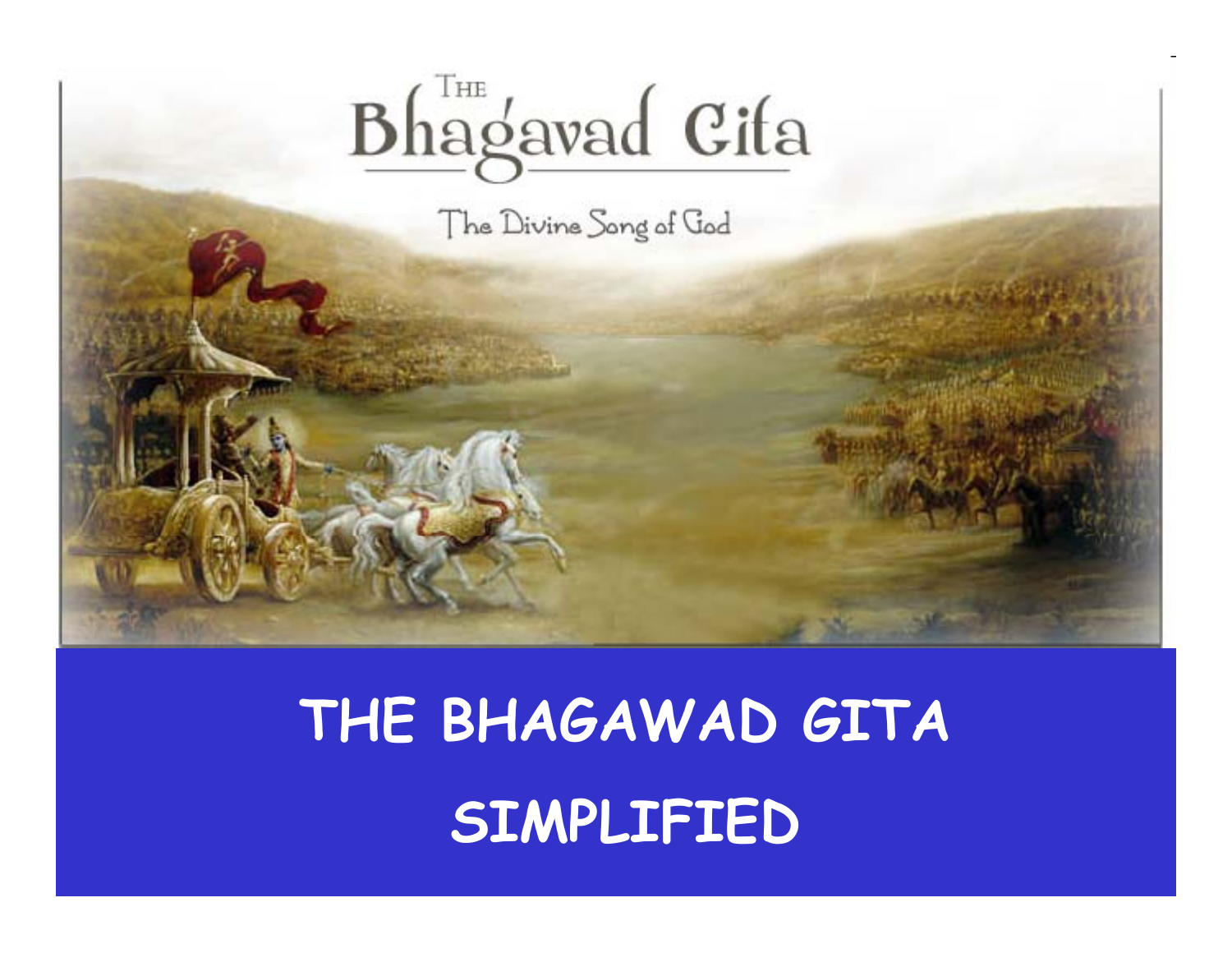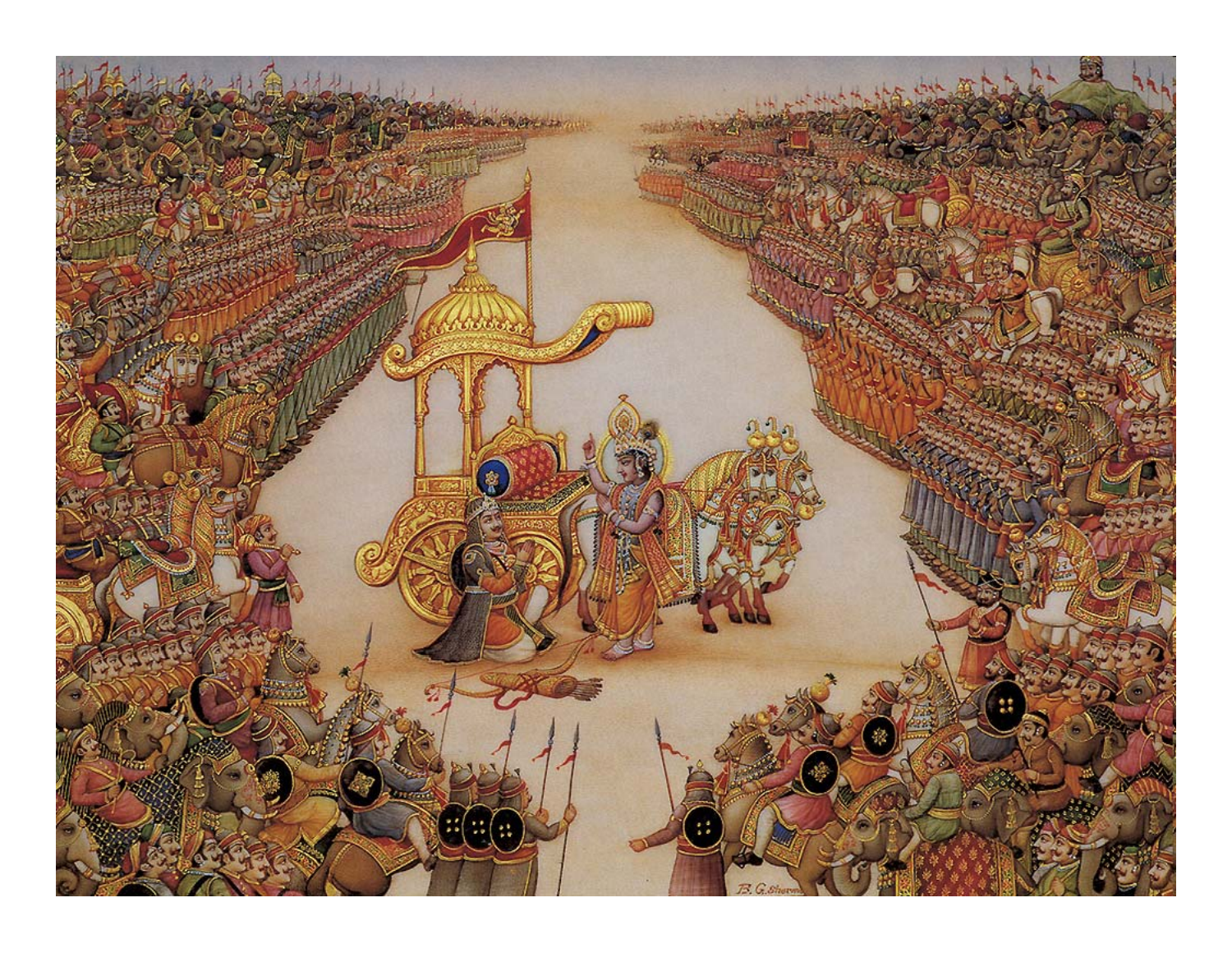**Why do you worry without cause? Wh d f i h ? Whom <sup>o</sup> you fear wit hout reason ? Who can kill you? The soul is neither born, nor does it die.**

**Whatever happened, happened for the good; whatever is happening, is happening for the good; whatever will happen, will also happen for the good only.**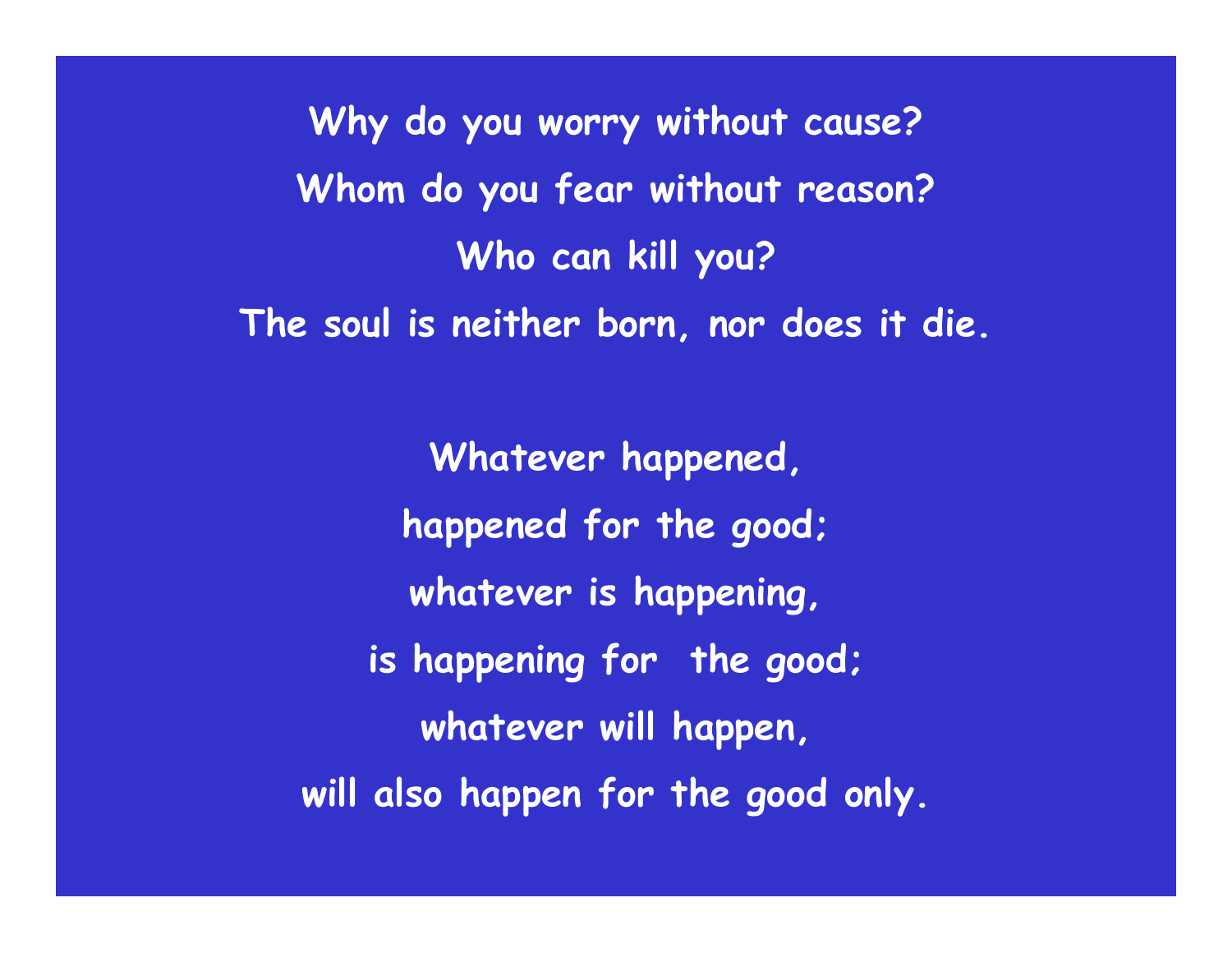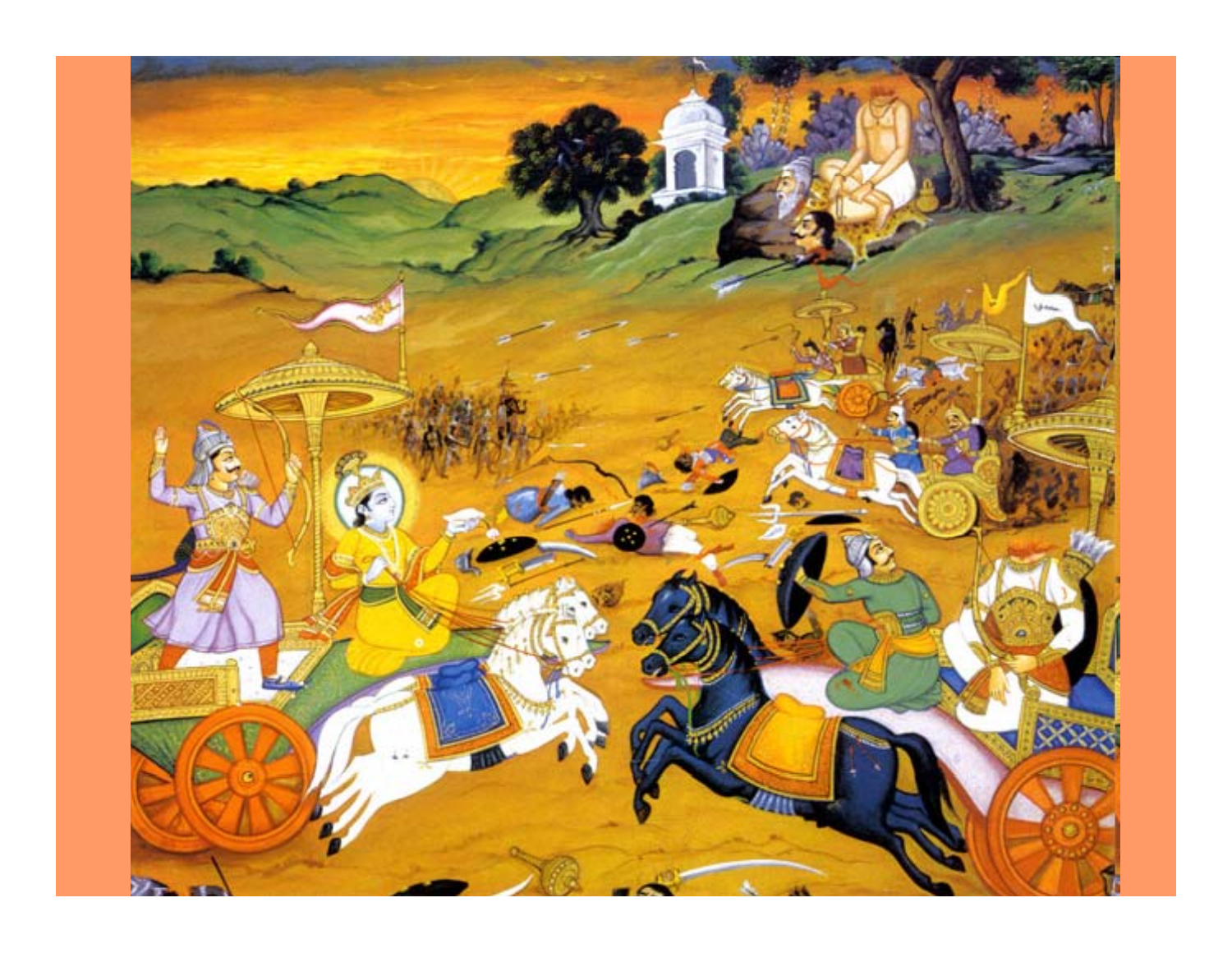**You need not have any regrets for the past. You need not worry for the future. The present is happening... What did you lose that you cry about? What did you bring with you, which you think you have lost?**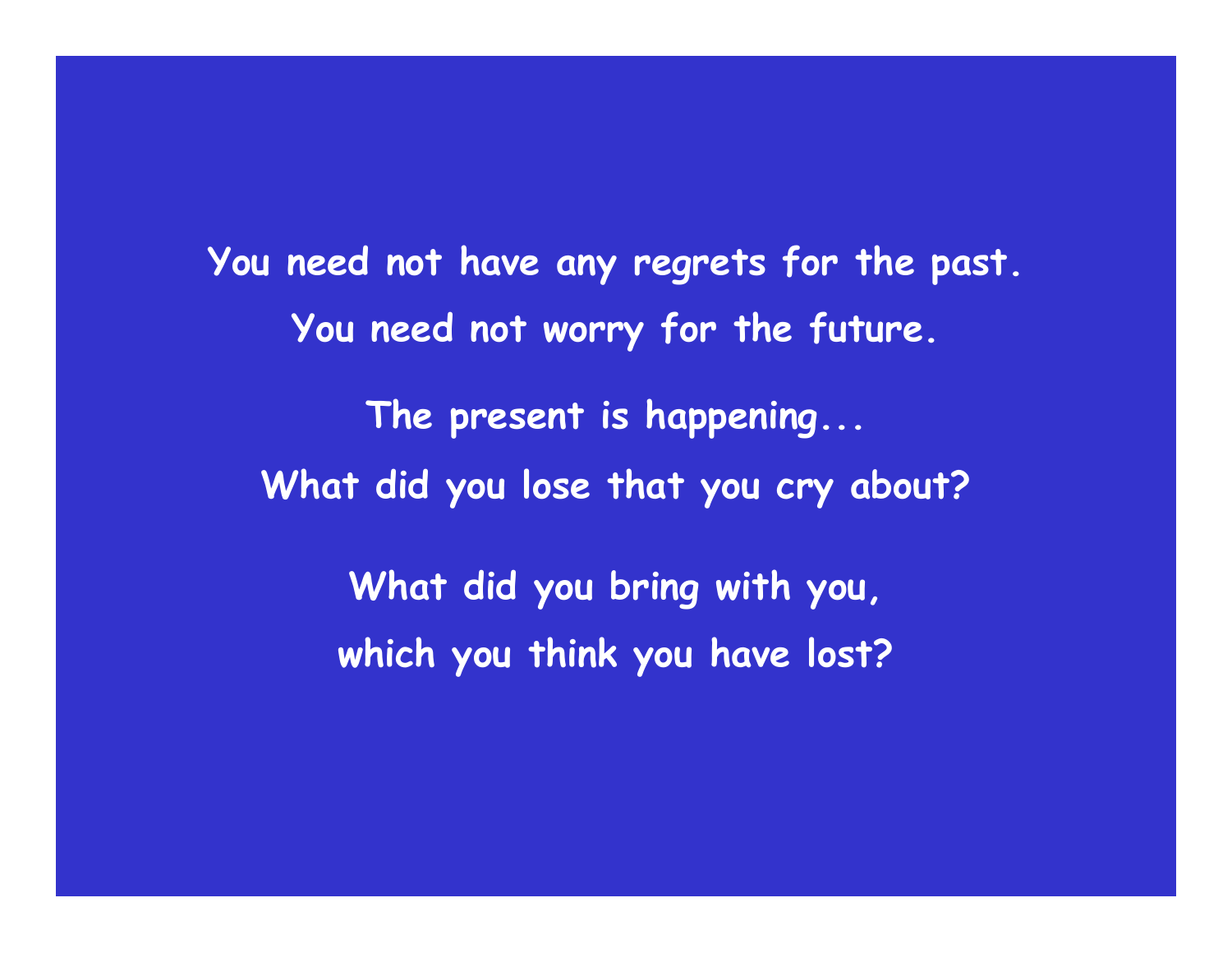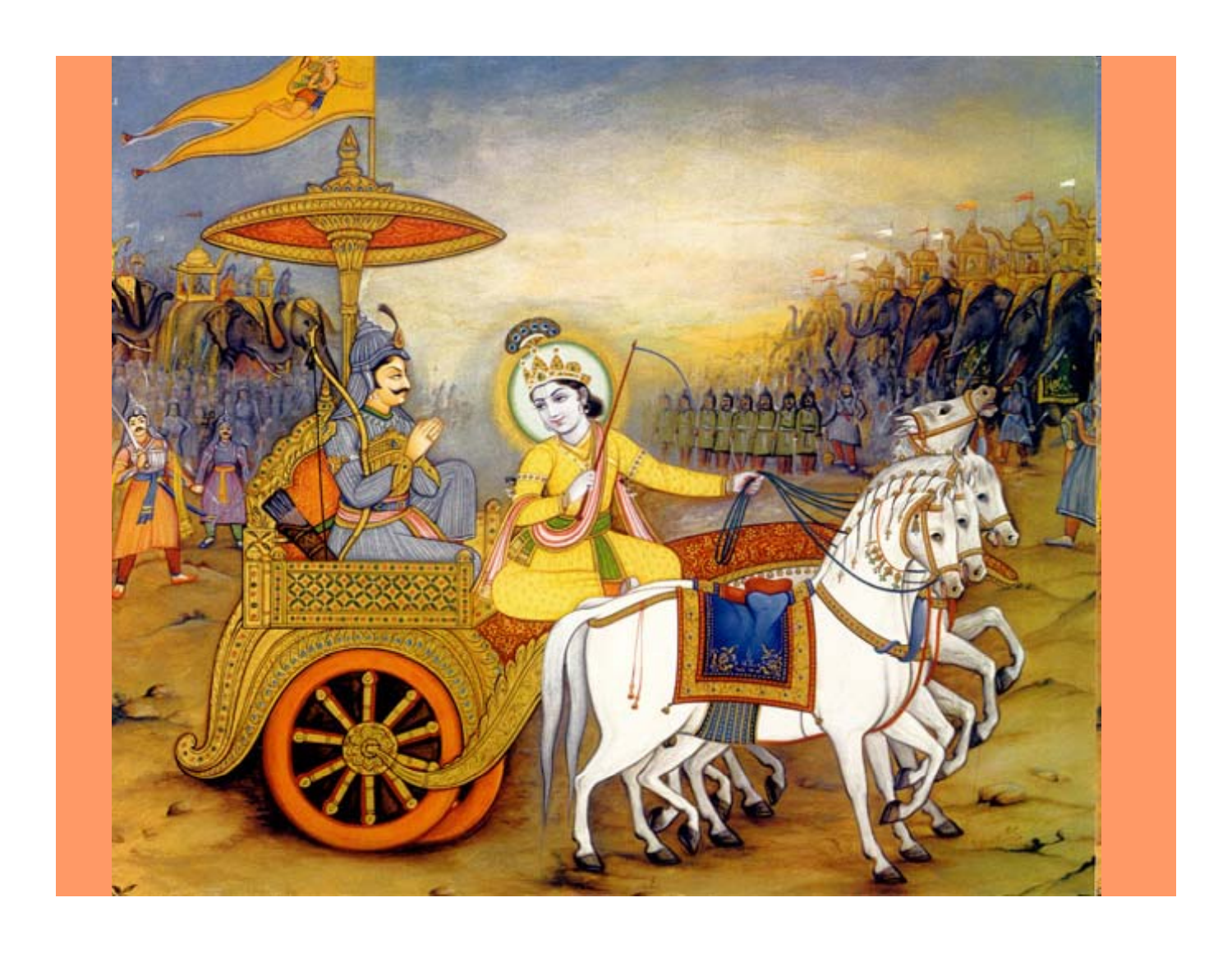**What did you produce, which you think got destroyed?**

**You did not bring anything, whatever y ,y ou have, you received from here. Whatever you have given, you have given only here.**

> **Whatever you took, you took from God. Whatever** you gave, you gave to Him. **You came empty handed, you will leave empty handed.**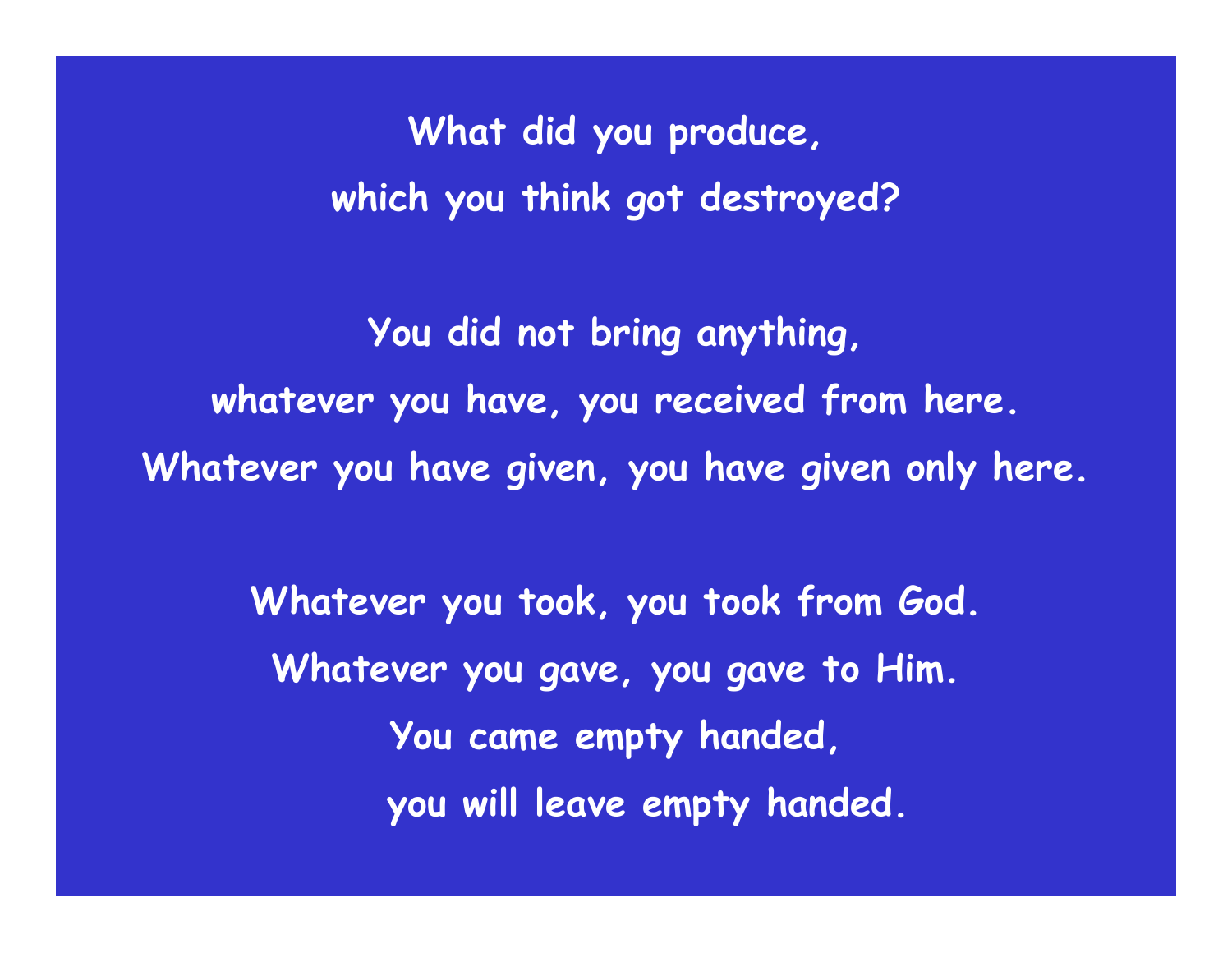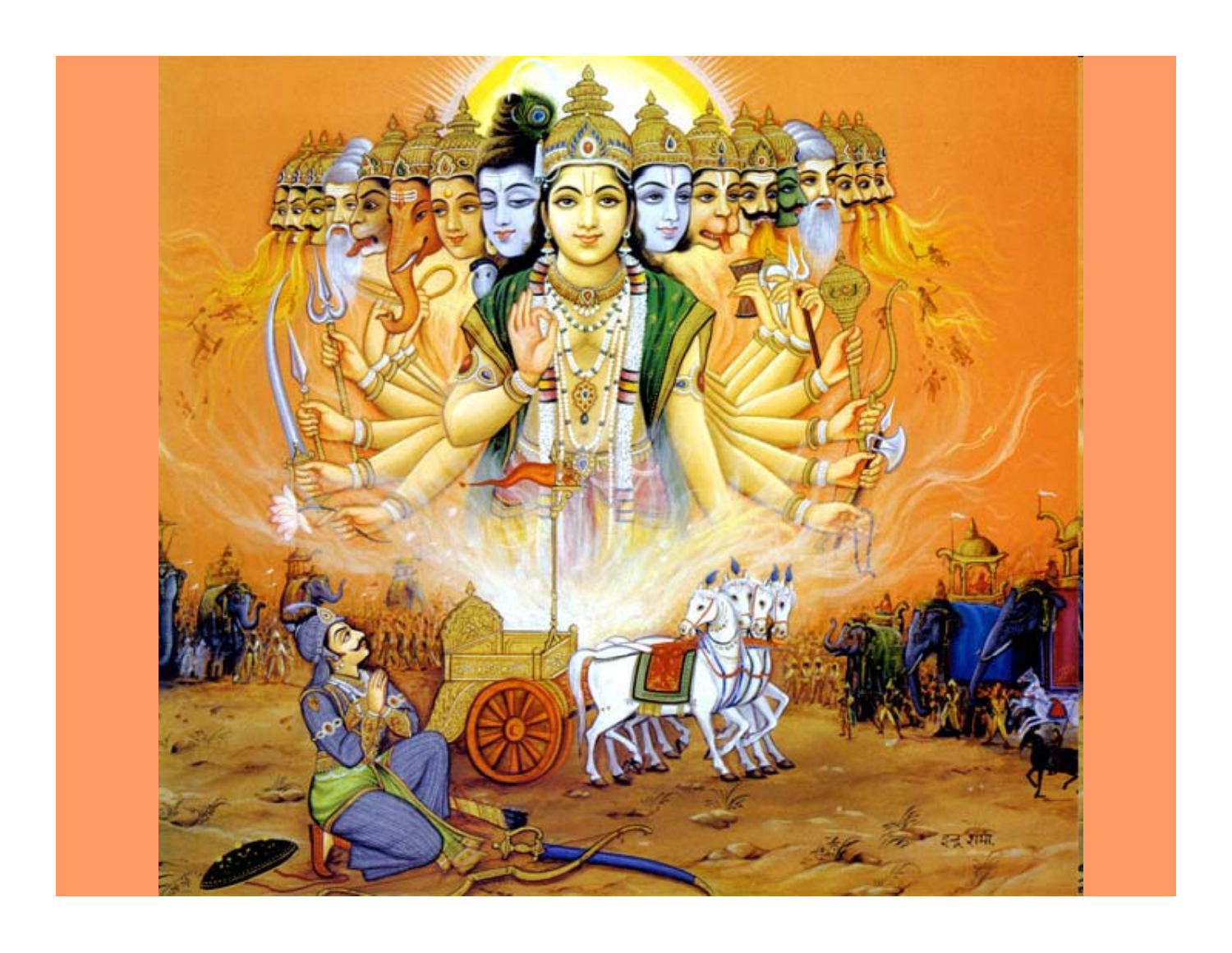What is yours today, **belonged to someone else yesterday, and will l l h ll belong to someone else t e day after tomorrow. You are mistakenly enjoying the thought that this is yours.** 

> **It is this false happiness that is the cause of your sorrows.**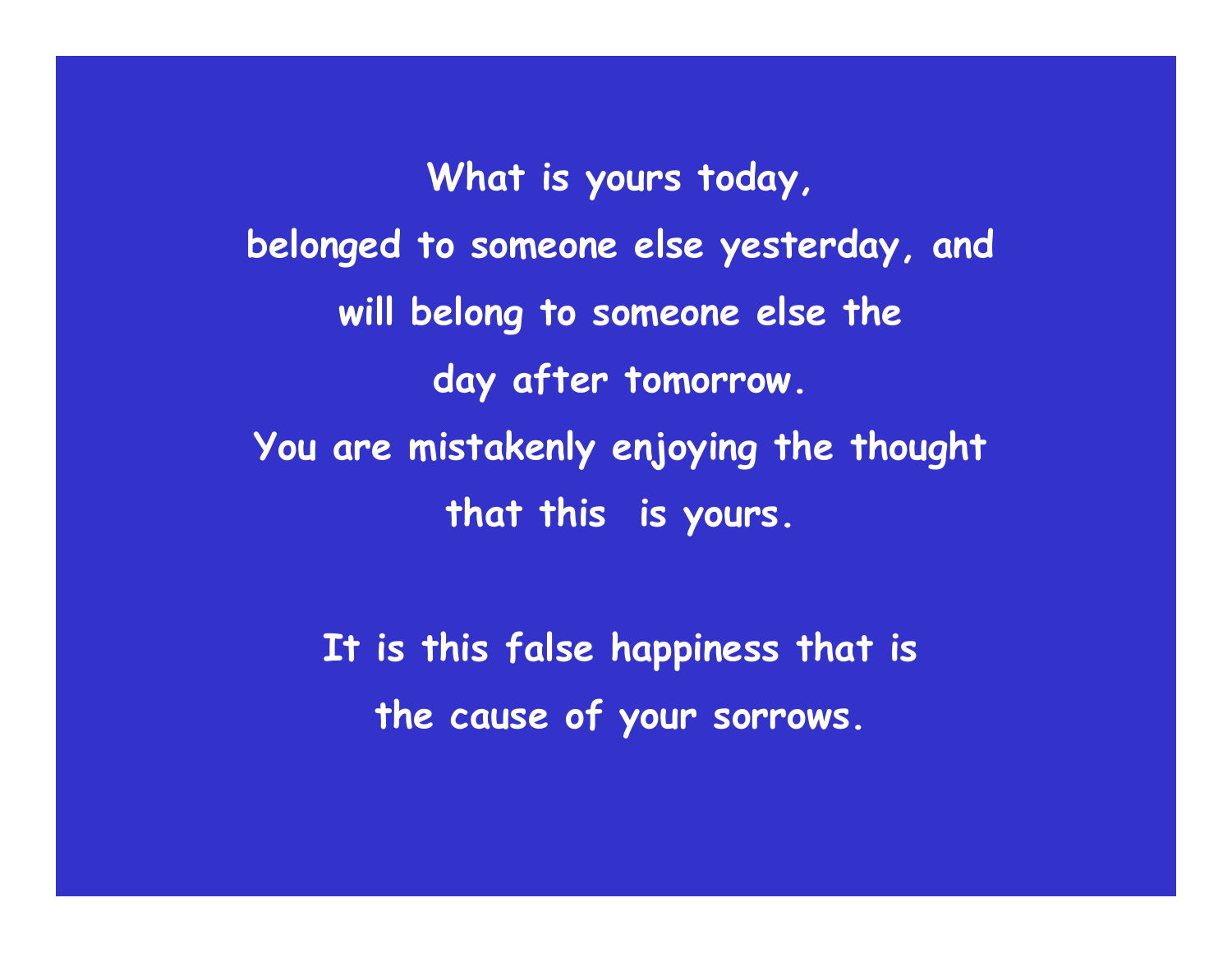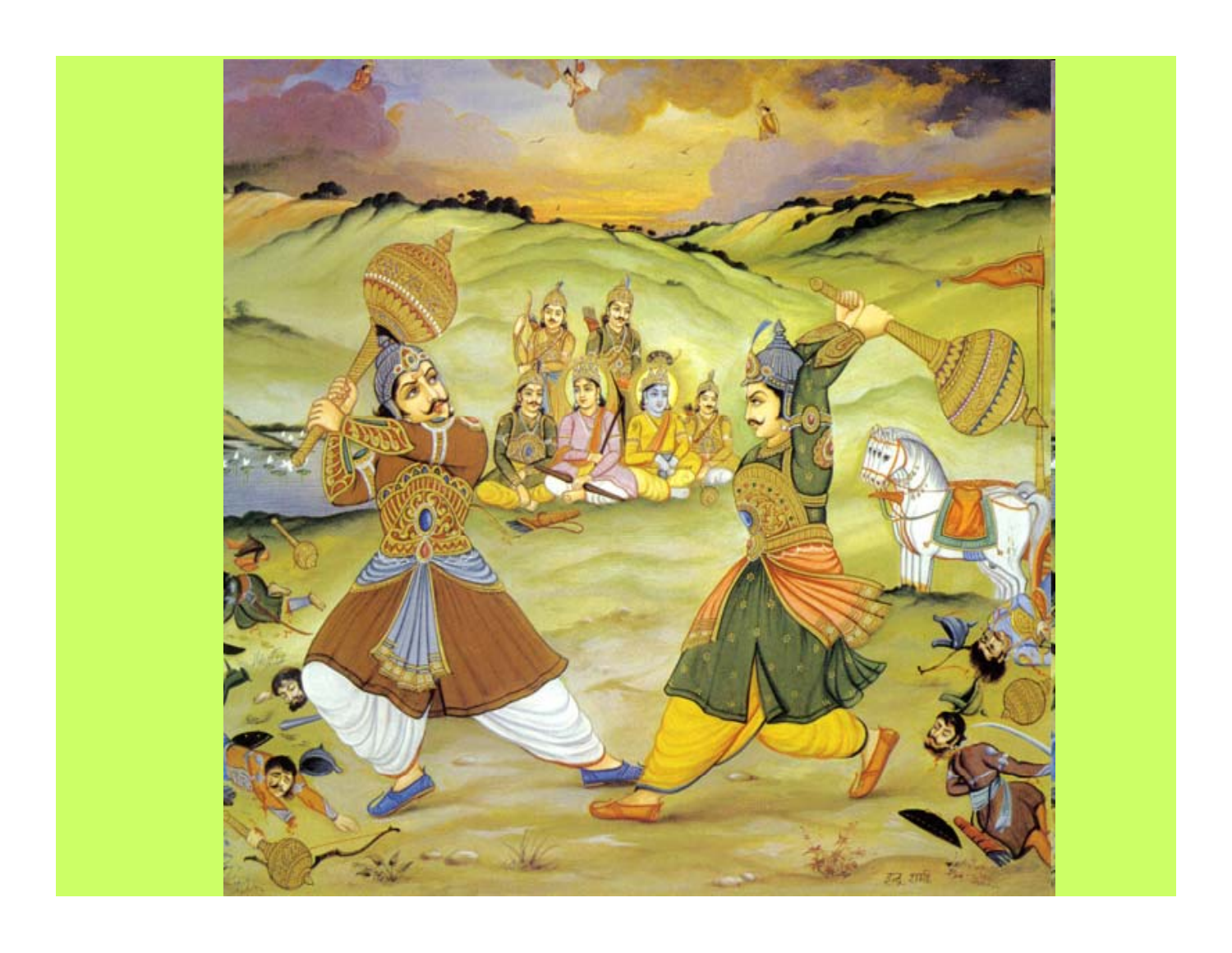**Change is the law of the universe. What y f, ou think o f as death, is indeed life.**

**In one instance you can be a illi i d millionaire, and in the other instance you can be steeped in poverty.**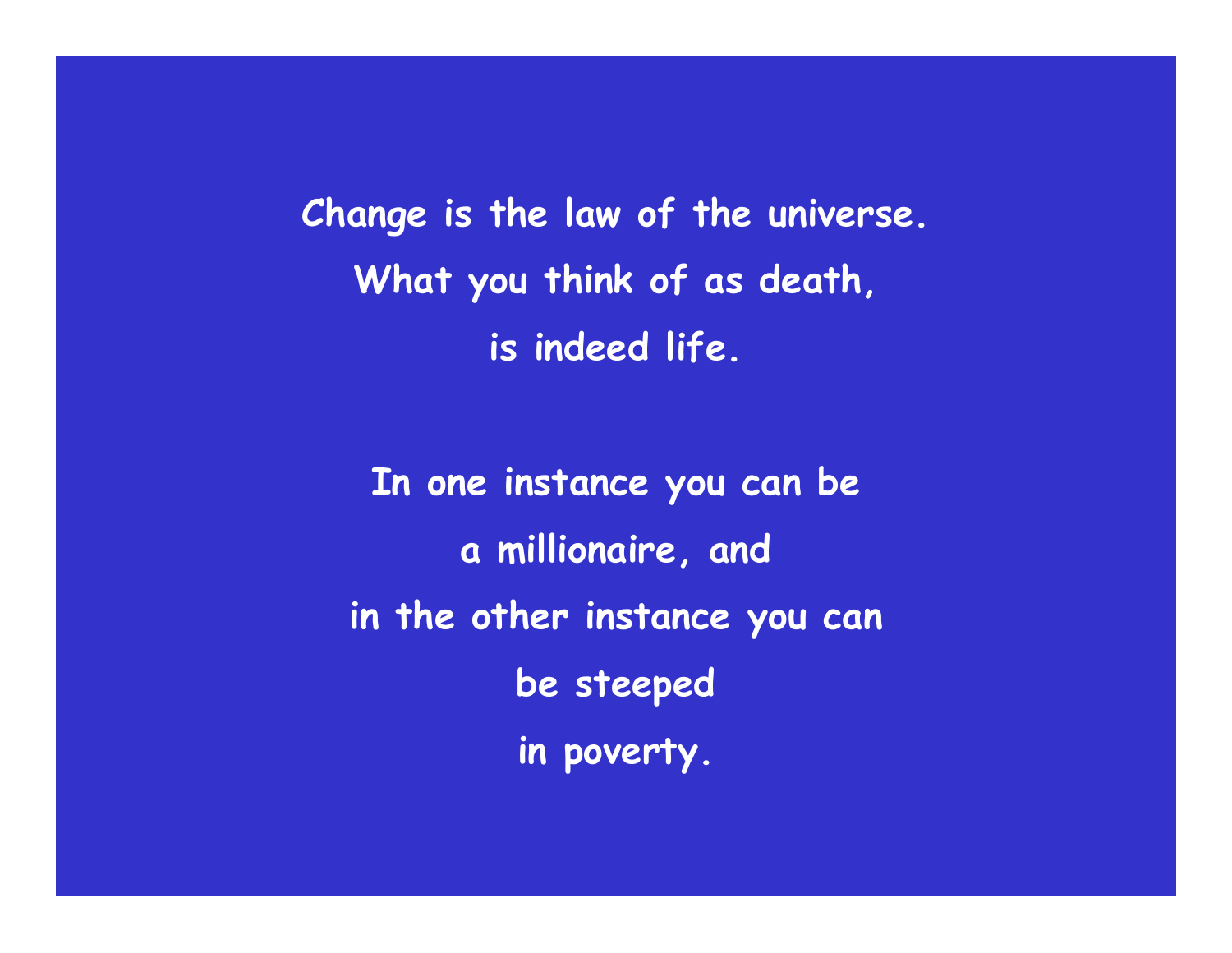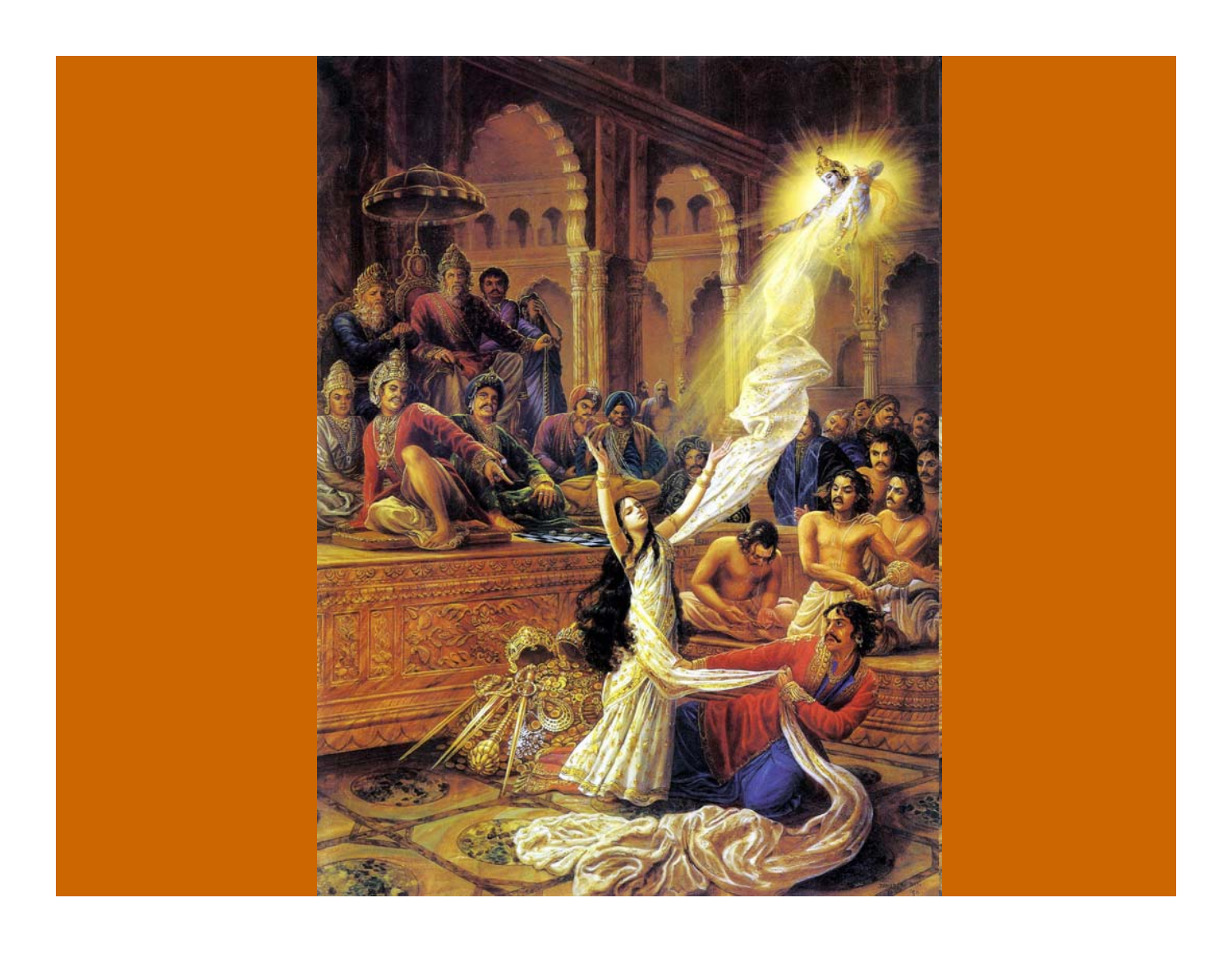**Yours and mine, big & small erase these ideas from your mind.**

**Then everything is yours and ygy ou belon g to ever yone. This body is not yours, neither are you of the body.**

The body is made of fire, water, air, earth and **ether, and will disappear into these elements. But the soul is permanent - so who are you?**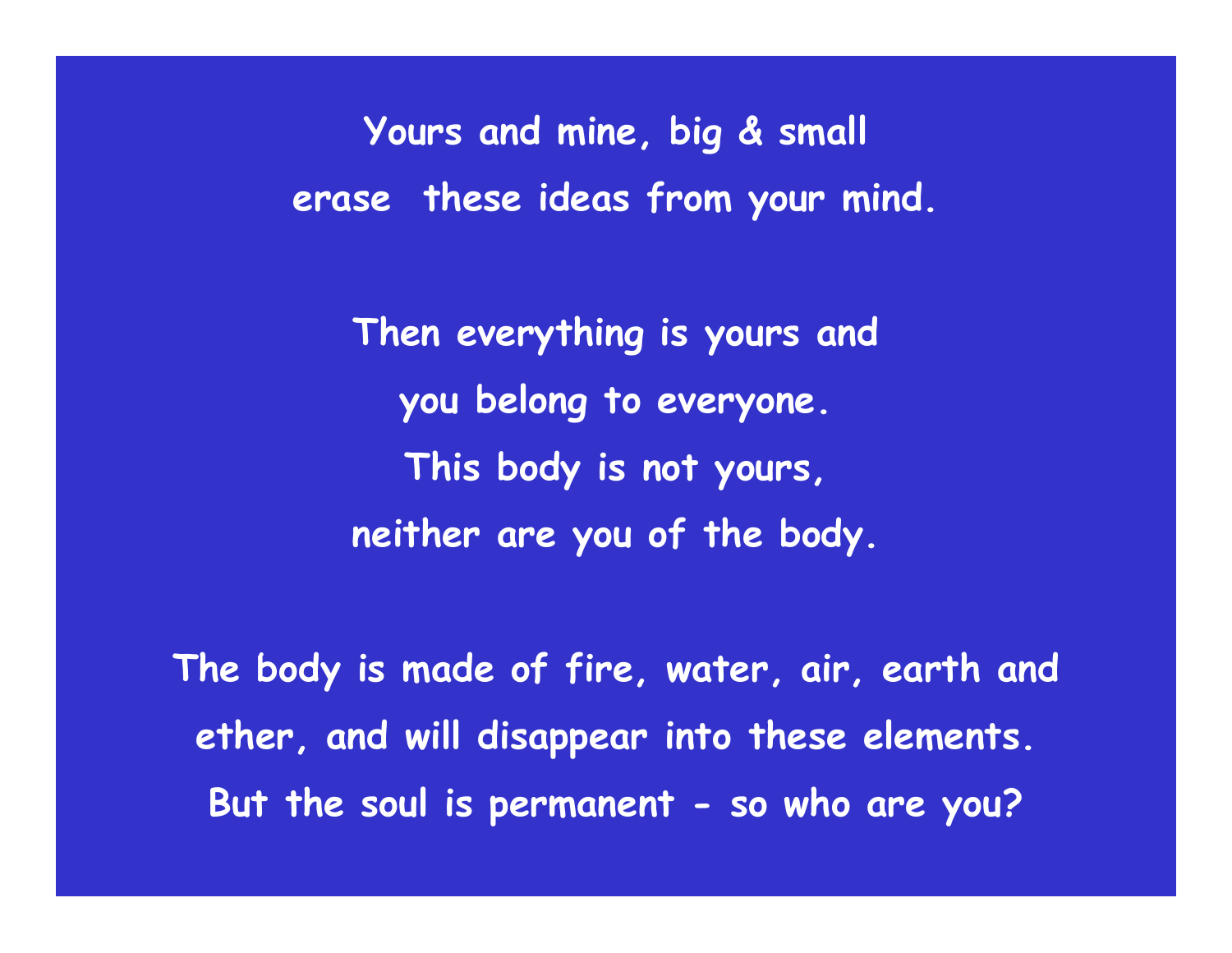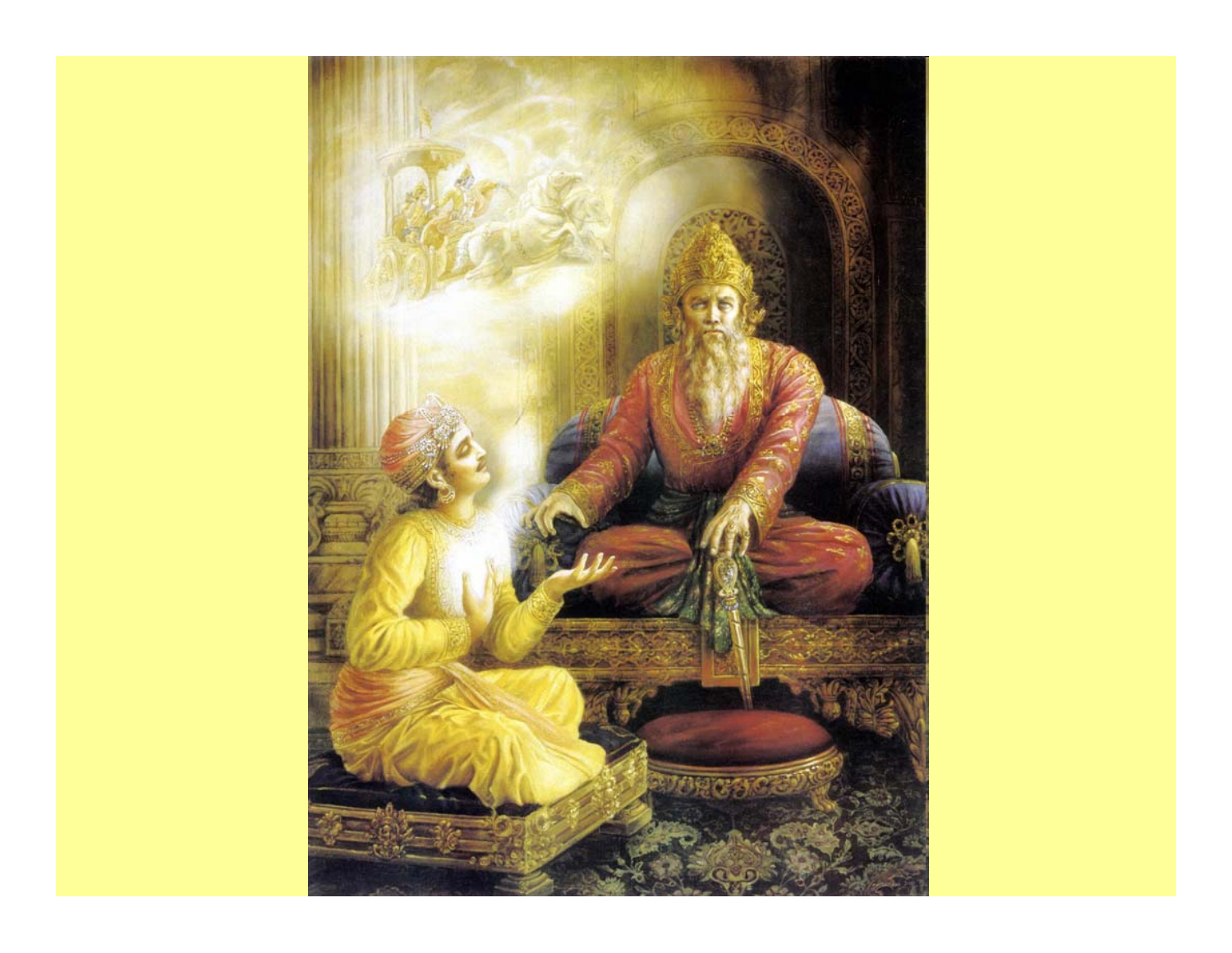Dedicate your being to God. **He is the one to be ultimately relied upon. Those who know of his support are forever free from fear, worry and sorrow.**

> **Whatever you do, do it as a dedication to God. This will bring you the tremendous experience of joy and life-freedom forever.**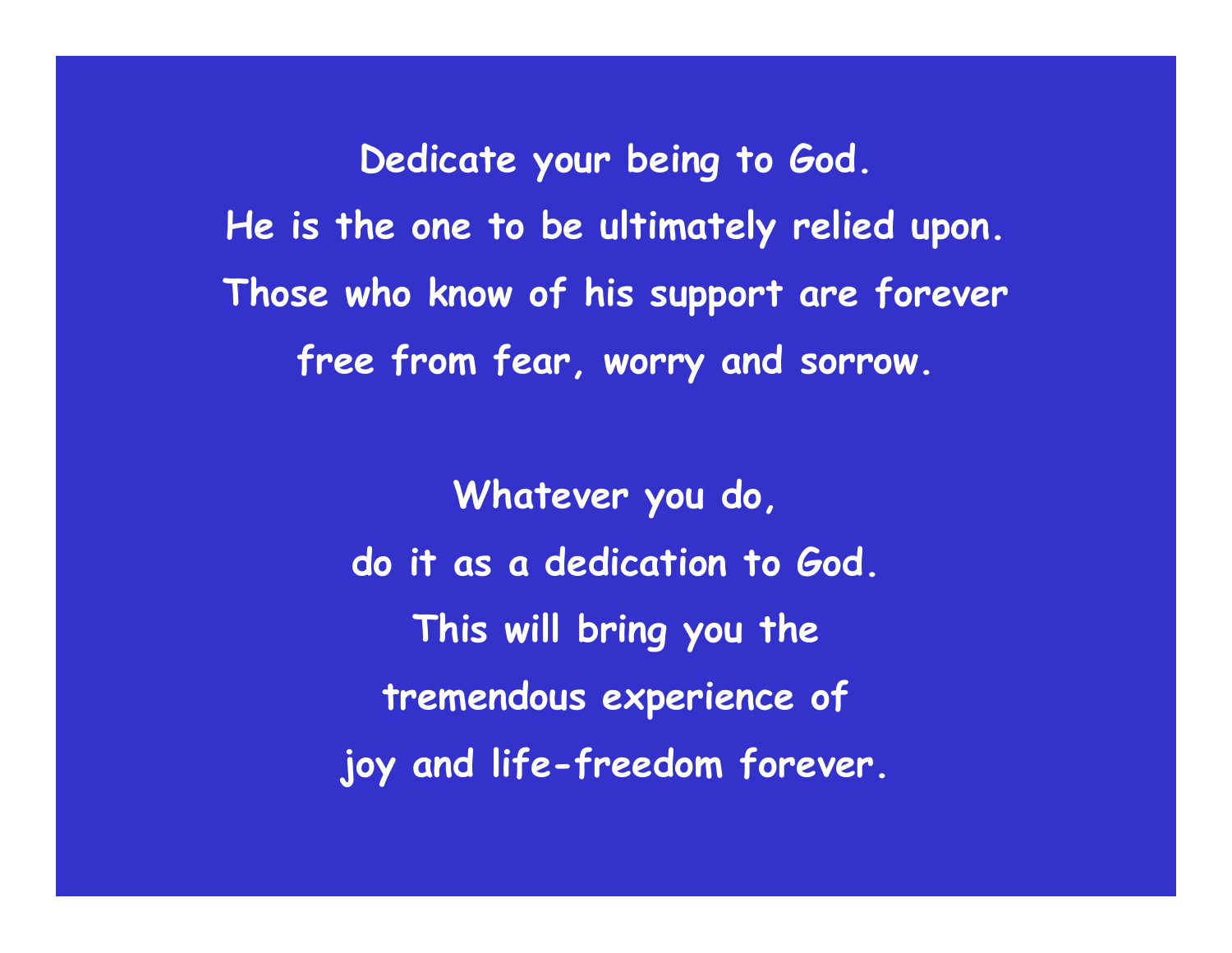